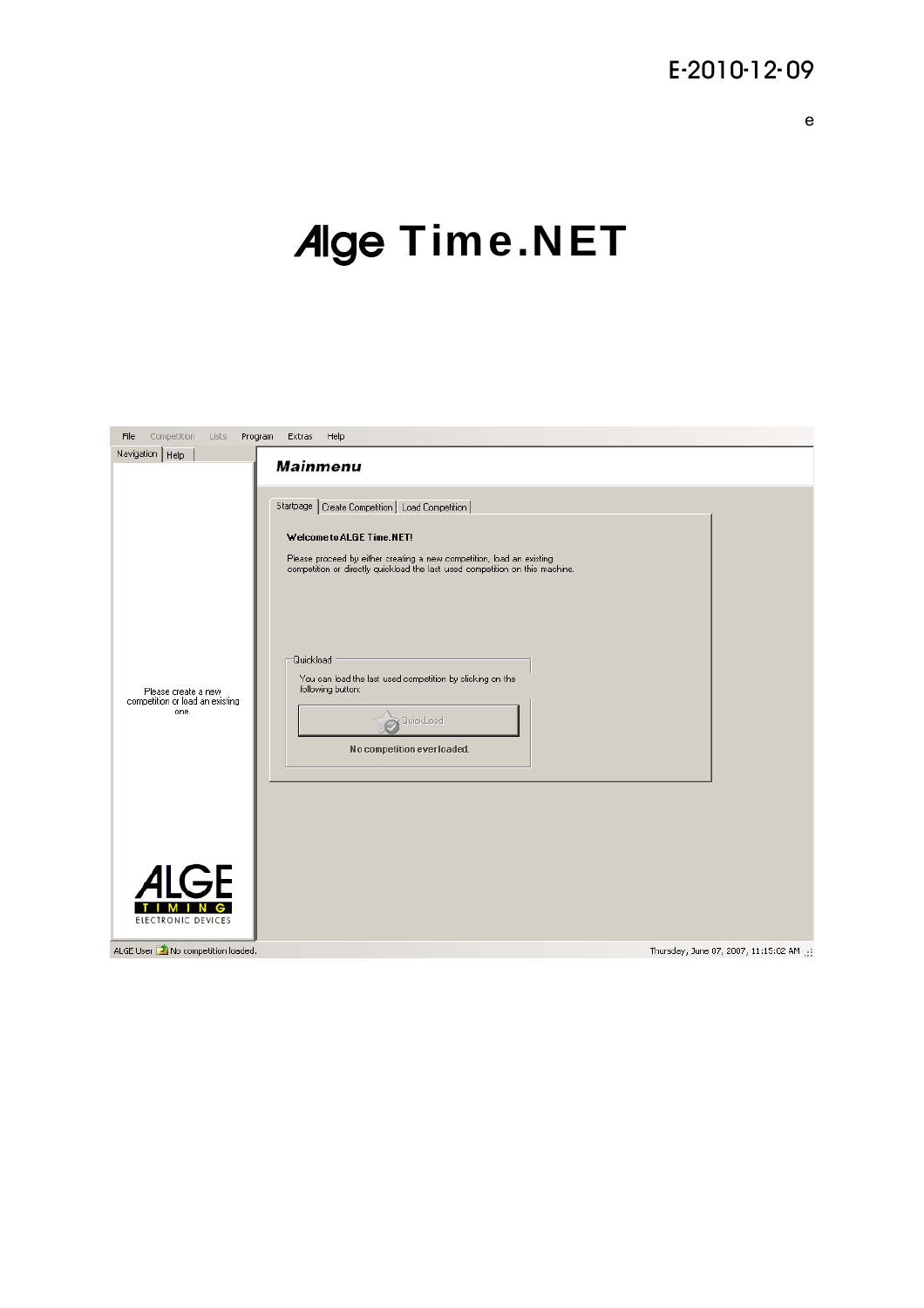

#### **Table of contents**

| 1            |  |
|--------------|--|
| 1.1          |  |
| 1.1.1        |  |
|              |  |
| 1.2          |  |
| $\mathbf{2}$ |  |
| 2.1          |  |
| 2.1.1        |  |
| 2.1.2        |  |
| 2.1.3        |  |
| 2.2          |  |
| 2.2.1        |  |
| 2.2.2        |  |
| 2.2.3        |  |
| 2.2.4        |  |
| 2.2.5        |  |
| 2.2.6        |  |
| 2.3          |  |
| 2.3.1        |  |
| 2.3.2        |  |
| 2.3.3        |  |
|              |  |
| 2.3.4        |  |
| 2.3.5        |  |
| 2.3.6        |  |
| 3            |  |
| 3.1          |  |
| 3.2          |  |
| 3.2.1        |  |
| 3.2.2        |  |
| 3.3          |  |
| 3.4          |  |
| 3.4.1        |  |
| 3.4.2        |  |
| 4            |  |
| 4.1          |  |
| 4.2          |  |
| 5            |  |
|              |  |
| 6            |  |
| 6.1          |  |
| 6.2          |  |
| 6.2.1        |  |
| 6.3          |  |
| 6.4          |  |
| 6.5          |  |

**Copyright by:** 

#### **ALGE-TIMING GmbH**

Rotkreuzstrasse 39 A-6890 Lustenau Phone: +43 5577-85966 Fax: +43 5577-85966-4 e-Mail: office@alge-timing.com<br>Internet: http://www.alge-timing.com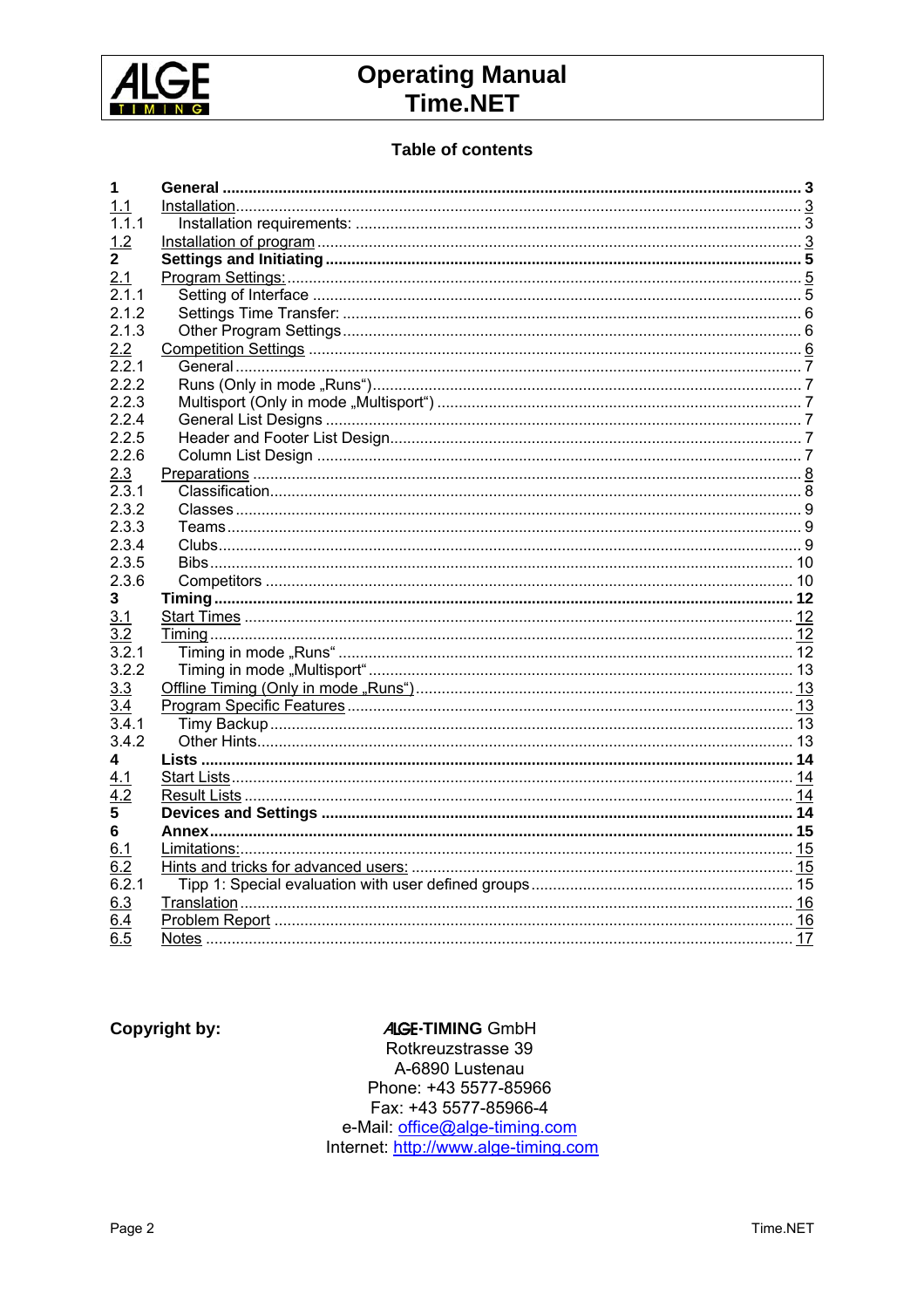

### <span id="page-2-0"></span>**1 General**

The Software Time.NET is a free evaluation software for ALGE devices. Currently supported devices are: Timy, TDC 8000/8001, S3, S4, and Comet. At the moment it is available in German, English, Norwegian, Russian and Italian. In case you require a translation into your language, please refer to chapter [Translation.](#page-15-0)

This program is FREEWARE, we can therefore not grant any guarantee and/or responsibility.

### *1.1 Installation*

#### **1.1.1 Installation requirements:**

The program runs on MS Windows operating system 2000/XP/Vista/Windows 7 (32+64Bit) with installed .NET 2.0 Framework from Microsoft. Also, at least a MDAC version 2.8 has to be installed. The .NET Framework and MDAC V2.8 are not included at the ALGE CD but can be obtained free of charge from Microsoft.

### *1.2 Installation of program*

If the installation requirements are met, you can start the installation by starting the setup program Setup\_TimeNET.exe .

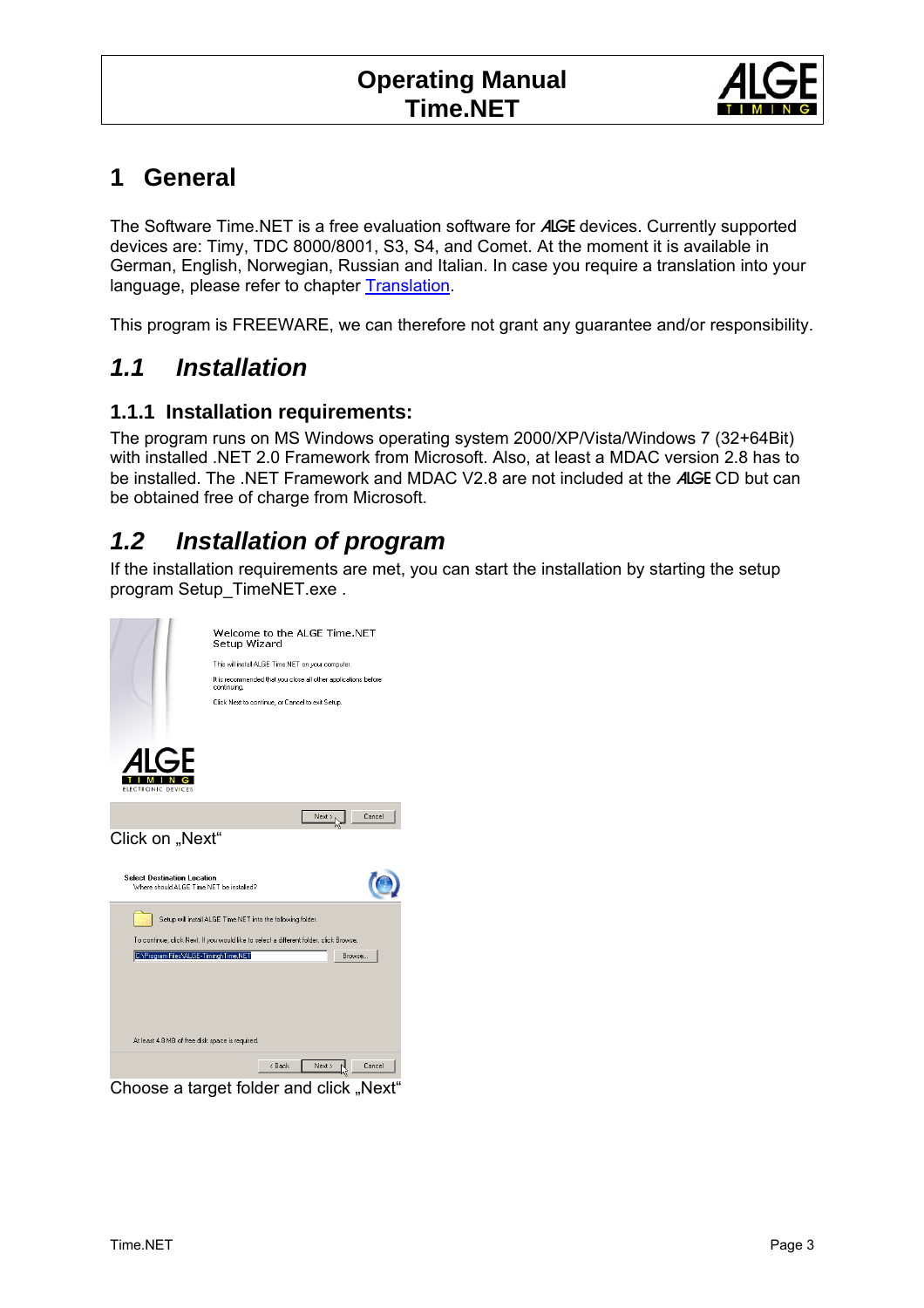



For installation of program click "Install"

For finishing the setup program click "complete"

The Timy USB driver is not automatically installed. Please read the manual ([http://www.alge](http://www.alge-timing.com/alge/download/software/TimyUSBDriver.exe)[timing.com/alge/download/software/TimyUSBDriver.exe](http://www.alge-timing.com/alge/download/software/TimyUSBDriver.exe)) included in the driver package for further information.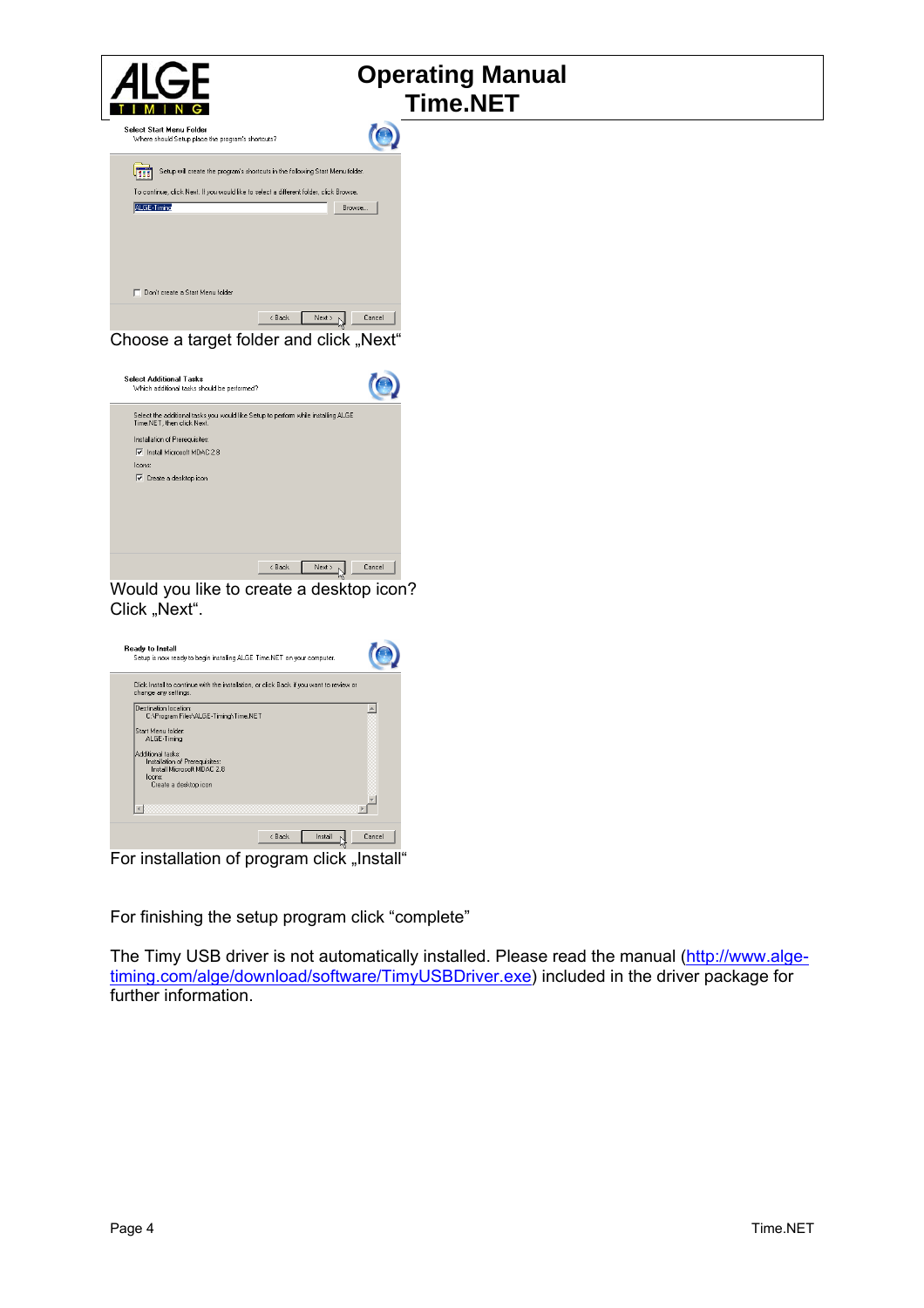

# <span id="page-4-0"></span>**2 Settings and Initiating**

When you start the program, you will automatically be directed into the main menu. Here the competitions are administered.

Click "Create Competition".

| Competition Lists Program Extras Help<br>File          |                                                                                                                                                                                                                                                                                                                                                                                                 |
|--------------------------------------------------------|-------------------------------------------------------------------------------------------------------------------------------------------------------------------------------------------------------------------------------------------------------------------------------------------------------------------------------------------------------------------------------------------------|
| Navigation Help                                        |                                                                                                                                                                                                                                                                                                                                                                                                 |
| Please create a new<br>competition or load an existing | <b>Mainmenu</b><br>Startpage Create Competition   Load Competition  <br>Filename<br>Enter a filename for the competition<br>Demodatabase<br>Type<br>Select one out of two competition-types according<br>to the one that matches your competition<br>C<br>$\widehat{G}$<br><b>Buns</b><br>Multisport<br>Dualition<br>Ski Alpine<br>Snowboard<br>Triathlon<br>Different Disciplines<br>Bobsleigh |
| one.<br>GF<br>ELECTRONIC DEVICES                       | <b>Create Competition</b><br>4                                                                                                                                                                                                                                                                                                                                                                  |
| ALGE User 2 No competition loaded.                     | Thursday, June 07, 2007, 11:16:01 AM                                                                                                                                                                                                                                                                                                                                                            |

Enter a filename for your competition. Then choose the type of sport. For our example it is Alpine Skiing. Afterwards you click "create & load". This creates the competition data base. This can be found in "Personal Files" in folder "Time.NET\ Competitions". Here, all competitions you created are stored.

### *2.1 Program Settings:*

These settings are saved in file "settings.xml" in folder "Time.NET". They do not depend on the competitions.

#### **2.1.1 Setting of Interface**

Before you can transfer the times from TDC, you have to execute the interface settings and the type of time transfer.

Then choose Program/Settings.

| Competition Lists<br>File                                      | Program Extras Help                                                                                                                                                                                                                                                                                                                                                                                                        |
|----------------------------------------------------------------|----------------------------------------------------------------------------------------------------------------------------------------------------------------------------------------------------------------------------------------------------------------------------------------------------------------------------------------------------------------------------------------------------------------------------|
| Navigation Help                                                |                                                                                                                                                                                                                                                                                                                                                                                                                            |
| Please create a new<br>competition or load an existing<br>one. | <b>Settings</b><br>Timing General Display<br>Channels<br><b>Device</b><br>$G$ RS232<br>$\sqrt{a}$<br>COM1 ▼<br>Start<br>$C$ USB<br>Indiviudal channels can be set for each<br><b>ALGE TdC8000</b><br>section or intermediate/finish point in the<br>$\overline{\phantom{a}}$<br>Device<br>competition settings.<br>Test<br>Settings<br>п<br>Time-of-Day-Mode<br>$1/10000 =$<br>Precision In<br>론<br>1/100<br>Precision Out |
| ЭF<br>ELECTRONIC DEVICES<br>ALGE User 1 No competition loaded. | Thursday, June 07, 2007, 11:17:28 AM .:                                                                                                                                                                                                                                                                                                                                                                                    |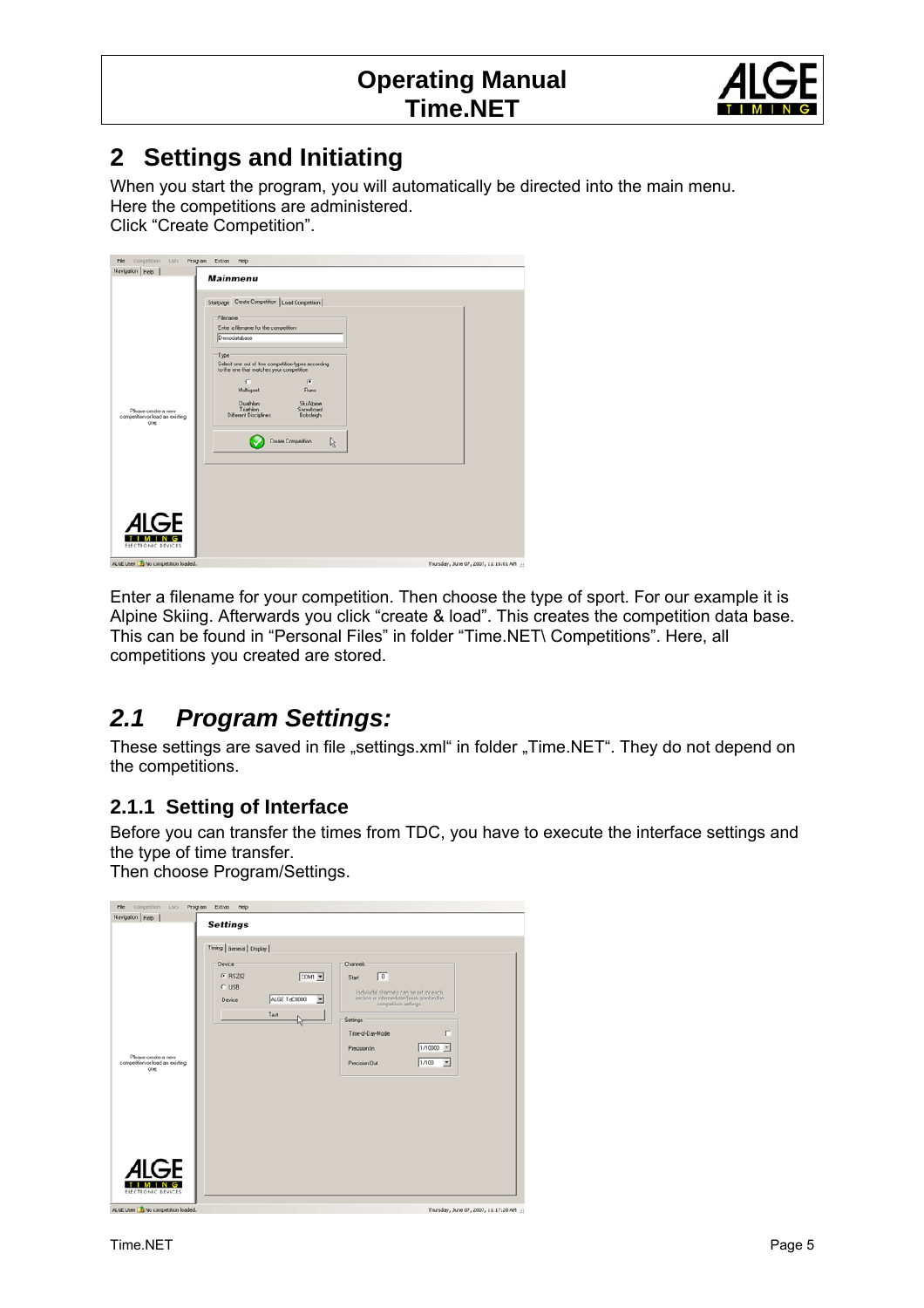<span id="page-5-0"></span>

Here you choose the interface to which the device is connected.

For our example it is the TDC 8000 and/or 8001 to COM1. The cable we use is a 067-02. We use the program Split. The baud rate of the TDC is set to standard 9600.

For operating the TDC please refer to the corresponding [operating manual.](http://www.alge-timing.com/alge/download/manual/tdc8001/TdC8001_BD.pdf)

Click "Test" to test the data transmission.

In case a start or stop impulse is triggered, the corresponding data should appear in the test window.

Should this not be the case, please check the interface settings and the used baud rate.

| Carrier detected      |                              |
|-----------------------|------------------------------|
| Received <sup>-</sup> | Parsed<br>Connection is open |
|                       |                              |
|                       |                              |
|                       |                              |
|                       |                              |
|                       |                              |
| Save data             | Close<br>h,                  |

Afterwards close the window.

Notes:

Timy: With Timy USB mode the test mode does not work.

TDC 8000/8001: Please check the settings of menu 18 "RS-232 Runtime". This setting must have the value "ON". Otherwise you will have trouble with online data transfer.

#### **2.1.2 Settings Time Transfer:**

Daytime mode: Means that the daytime with set precision will be transferred from TDC and sequentially the running times are calculated by the program.

The TDC always calculates with full precision. Therefore, you should avoid using this mode as otherwise rounding differences between program and TDC will occur.

For "Precision (Saving)" always choose the highest resolution, unless your type of sport requires this setting. Thus the TDC takes over the running time calculation.

Then set "Precision (Output)" at the desired value. For Alpine Skiing it is 1/100s. This means that the calculated running time will be cut after 1/100 e.g.: 1:30,456 calculated running time would than be 1:30,45.

#### **2.1.3 Other Program Settings**

Under the tab "General" you can additionally set the desktop and list print language. As standard the language set by Windows is used. If you change this setting you have to restart the program to take effect.

Under the tab "Display" settings for a ALGE display board can be effected if the board is controlled by PC.

For this choose the display device you use, the interface to which the display is connected. The standard baud rate is 2400.

### *2.2 Competition Settings*

Choose Competition/Settings:

The settings are saved to the currently loaded competition data base and have to be carried out for every competition.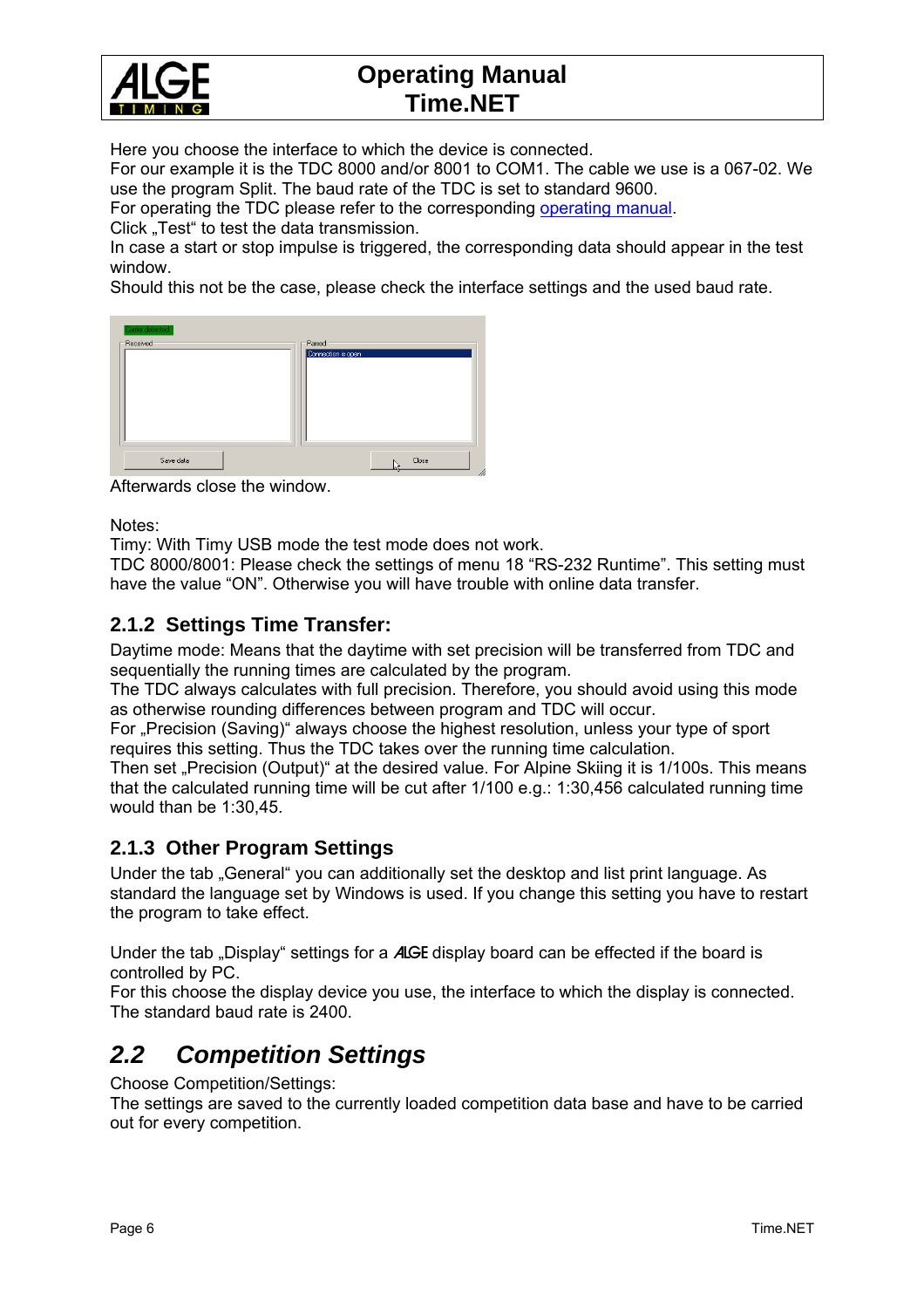

#### <span id="page-6-0"></span>**2.2.1 General**

Presently no settings at this menu item.

#### **2.2.2 Runs (Only in mode , Runs**")

Presently no settings at this menu item.

#### **2.2.3 Multisport (Only in mode , Multisport**")

...Description in process.

#### **2.2.4 General List Designs**

At this menu item you can set the general list settings as margins, fonts and sizes, portrait and landscape format, column alignment and a comment at end of list.

#### **2.2.5 Header and Footer List Design**

Here the list appearance is changed.

You can design the information output according to your wishes.

Sponsor logos or the like can be inserted here. Click on required field to include a graphic. Using the right mouse button you can delete the graphic.<br>  $\frac{1}{\text{File}}$  Competition Lists Program Extras Help



ALGE User 1 Demodatabase.mdb

Thursday, June 07, 2007, 11:22:48 AM ...

Take into account that the height has to be more than 0 as otherwise header and footer cannot be displayed.

#### **2.2.6 Column List Design**

Set the columns according to your wishes. In case you can dispose of a column just set the width to 0. The order of the columns cannot be changed.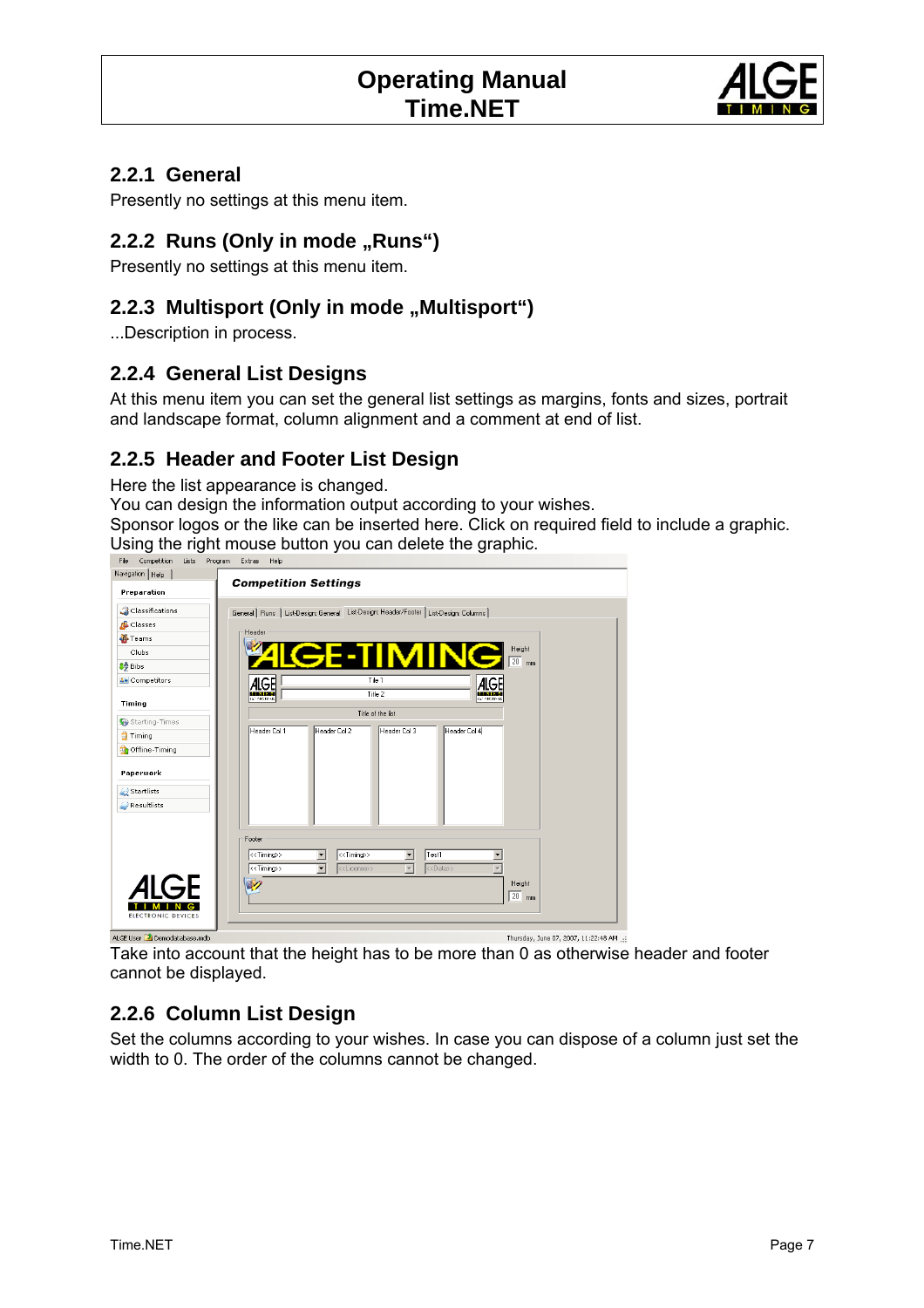<span id="page-7-0"></span>

|                                                                                                                                                                                        |                                                                                                      |                                                                                                                                                                            |                                                             | <b>Operating Manual</b><br><b>Time.NET</b>                    |                                          |                                                                           |
|----------------------------------------------------------------------------------------------------------------------------------------------------------------------------------------|------------------------------------------------------------------------------------------------------|----------------------------------------------------------------------------------------------------------------------------------------------------------------------------|-------------------------------------------------------------|---------------------------------------------------------------|------------------------------------------|---------------------------------------------------------------------------|
| Competition<br>File<br>Lists<br>Navigation   Help<br>Preparation<br>Classifications<br>Classes<br><b>A</b> Teams<br>Clubs<br><b>JA</b> Bibs<br><b>All Competitors</b><br><b>Timing</b> | Program<br>Extras<br>Help<br>$\mathbf{A}^{\prime\prime}$<br>B<br>Rank<br>Bib<br>Code<br>Name<br>Club | <b>Competition Settings</b><br>General   Runs   List-Design: General   List-Design: Header/Footer   List-Design: Columns  <br>Caption<br> #<br>Bib<br>Code<br>Name<br>Club | Width (mm)<br>$6 -$<br>$6 -$<br>$0 -$<br>$35 -$<br>$25 - 1$ | Year of Birth<br>Info 1<br>Info 2<br>Additional Rank<br>Time  | Caption<br>Year<br>Info 1<br>Info 2<br># | Width [mm]<br>$7 -$<br>$0 \rightleftharpoons$<br>$0 -$<br>$0 -$<br>$14 -$ |
| Starting-Times<br><b>Timing</b><br>Offline-Timing<br>Paperwork<br>Startlists<br><b>Resultlists</b>                                                                                     | Class<br>Classtext<br>Nation<br>Team<br>Sex                                                          | Class<br>Class<br>Nation<br>Team<br>Sex                                                                                                                                    | $20 -$<br>$0 -$<br>$\overline{\cdot}$<br>$25 -$<br>$6 -$    | Intermediate Rank<br>Total-Time<br>Total-Difference<br>Points | Points                                   | $4 \rightleftharpoons$<br>$14 -$<br>$12 -$<br>$\overline{0}$ $\equiv$     |
| AI GF<br><b>ELECTRONIC DEVICES</b>                                                                                                                                                     |                                                                                                      |                                                                                                                                                                            |                                                             |                                                               |                                          |                                                                           |

### *2.3 Preparations*

These settings are saved to the currently loaded competition data base and have to be carried out for every competition.

#### **2.3.1 Classification**

Under this menu item the classifications are defined. There are 4 predefined classifications: without classification (=all), grouped according to classes, grouped according to clubs and team classification. Should you require a specific classification you can add it with button "New Classification".

Then enter a name for the classification and the list text (text for start and result lists). Choose desired grouping.

In case you would like a team classification tick the corresponding box. You only have to fill in the number of competitors.

In addition you can set the filter e.g. nationality etc.

Press "Add" to integrate this new classification in the list.

Afterwards, the classifications can be changed but not deleted in the list field.

| General             |                                        |
|---------------------|----------------------------------------|
| Name                | Sex and Class                          |
| Listname            | by Sex and Class                       |
| Description         | Evaluation by Sex and Class            |
| Groups              |                                        |
| <b>First Group</b>  | Sex                                    |
| Second Group        | <b>Class</b>                           |
| Team-Classification |                                        |
| Team-Classification | Number counting                        |
| Filter              |                                        |
|                     | OR.<br>$\overline{\phantom{a}}$<br>$=$ |
|                     | $=$                                    |
| Cancel              | Add                                    |

#### New algoeification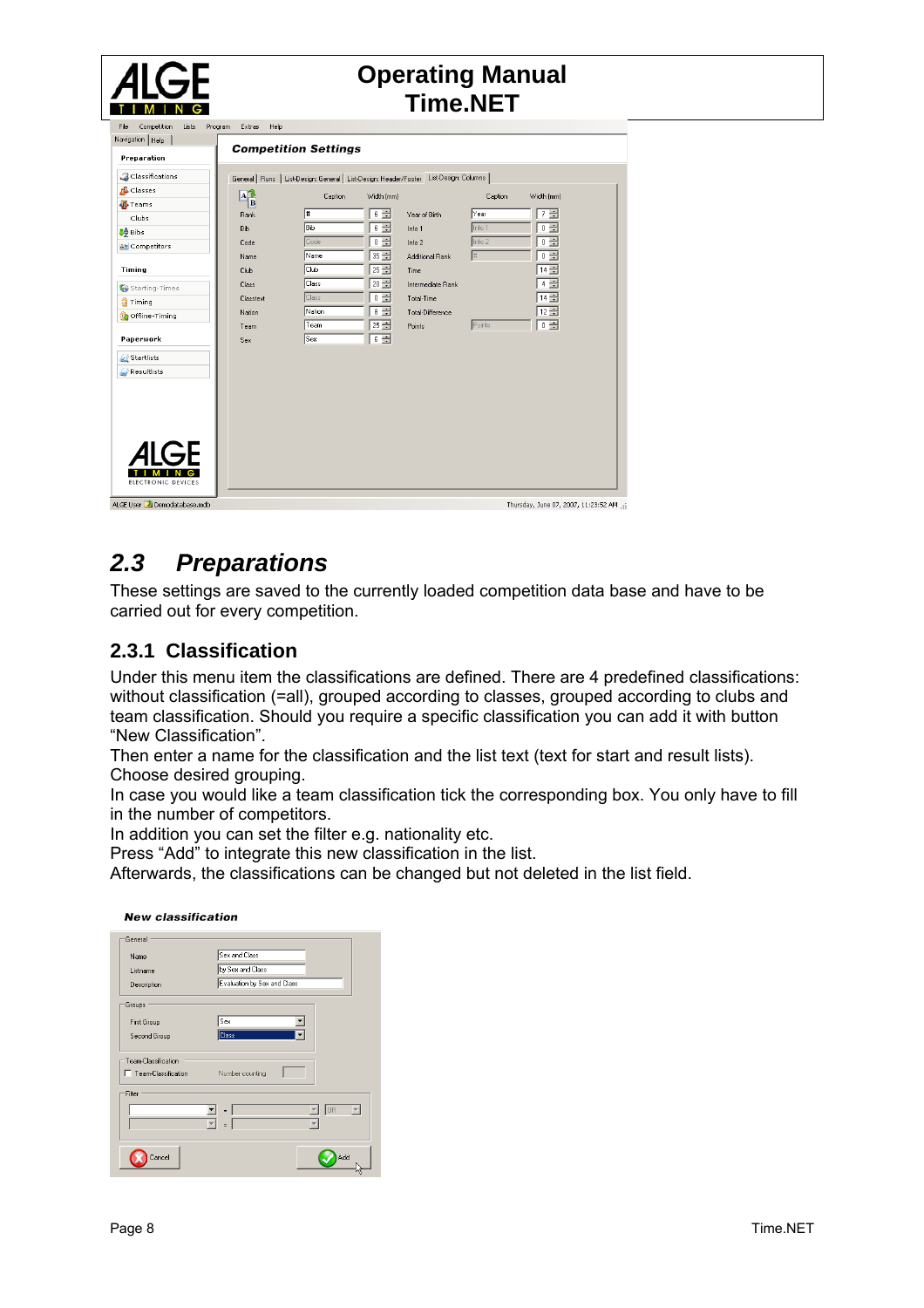

<span id="page-8-0"></span>New classifications are only required for specific cases. Most of the times the division into classes is sufficient.

#### **2.3.2 Classes**

Here, the single classes are defined. For our example Youth male (12-16 years).

**New class** 

| Text                    | 12-16 years             |
|-------------------------|-------------------------|
| From Year               | 1991<br>1995<br>To Year |
| Sex                     |                         |
| Number of Intermediates | $0 \rightleftharpoons$  |
| Number of Runs          | $2 \div$                |
| Ranking-Type            | Sum of all runs         |

Fill in a name for the class. Set the parameter as desired. For our example it is year 1991 – 1995, sex male and 2 runs. Then press "Add". With "Cancel" you finish the class setting.

#### **2.3.3 Teams**

Here, the single teams can be defined. At  $*$  click on column "Name" and enter team names. Those will be accepted with enter key.

| File<br>Competition<br>Lists | Help<br>Program<br>Extras                 |
|------------------------------|-------------------------------------------|
| Navigation   Help            | <b>Teams</b>                              |
| Preparation                  |                                           |
| Classifications              | <b>Overview</b>                           |
| <b>G</b> Classes             | Drag column headers here to create groups |
| <b>DE</b> Teams              | ID<br>Name                                |
| Clubs                        |                                           |
| <b>JA</b> Bibs               | Team 1<br>Team 2                          |
| <b>All</b> Competitors       | $\left  * \right $<br>۱š                  |
| <b>Timing</b>                |                                           |
| Starting-Times               |                                           |
| <b>Timing</b>                |                                           |
| Offline-Timing               |                                           |
| Paperwork                    |                                           |
| <b>Startlists</b>            |                                           |
| Resultlists                  |                                           |
|                              |                                           |
|                              |                                           |
|                              |                                           |
|                              |                                           |
|                              |                                           |
| <b>ALGE</b>                  |                                           |
| G<br>M<br>$\blacksquare$     |                                           |
| ELECTRONIC DEVICES           |                                           |
| ALGE User 1 Demodatabase.mdb | Thursday, June 07, 2007, 11:27:55 AM      |

Would you like to sort according to teams, click on "Name", keep left mouse key pressed and drag to upper field. It is grouped according to team names.

That you can make a classification by teams you have to associate the competitors to the teams. You can do this in the menu ["Competitors](#page-9-0)".

#### **2.3.4 Clubs**

This menu item works identically to "Teams".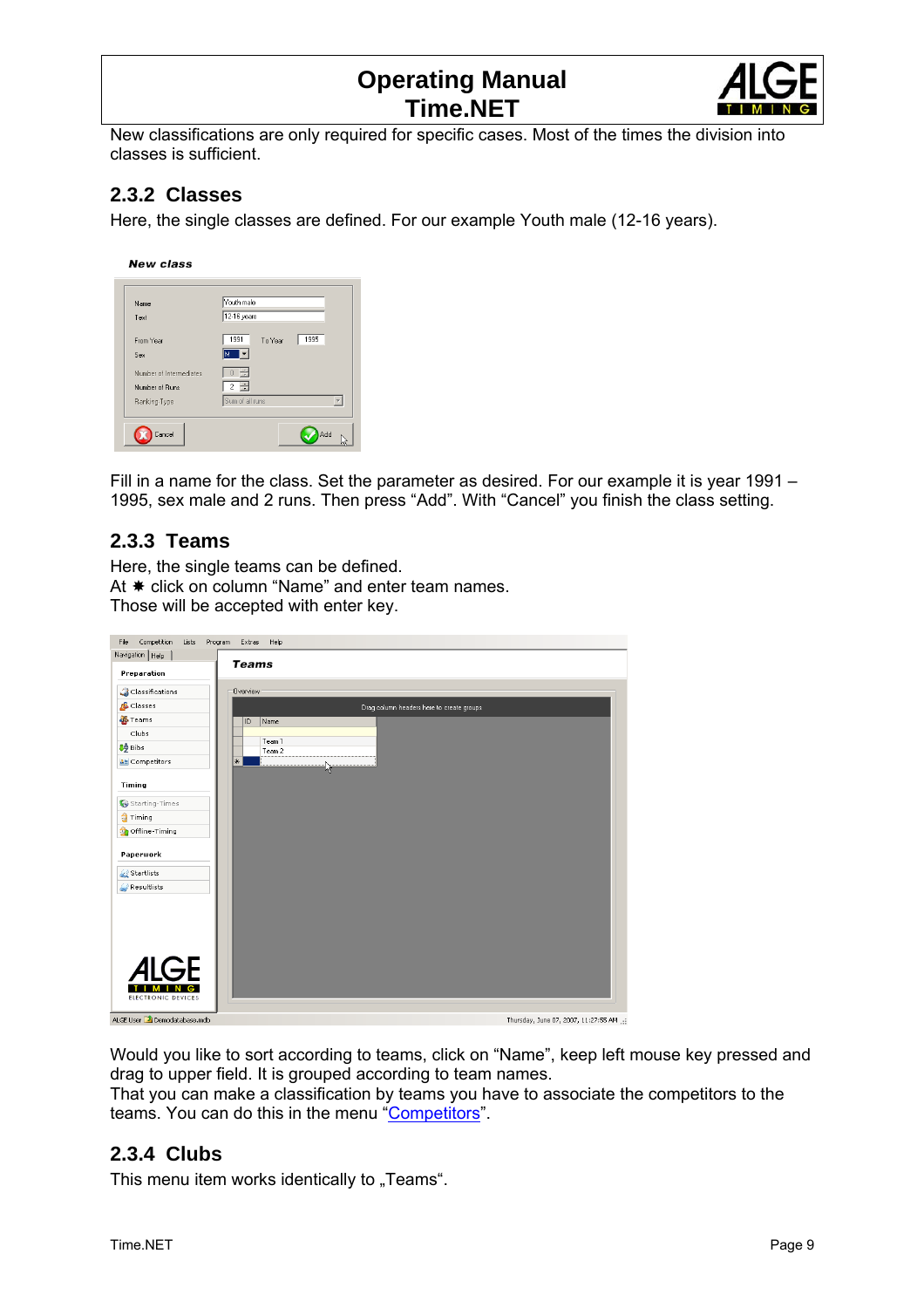<span id="page-9-0"></span>

#### **2.3.5 Bibs**

Here a bib drawing can take place.

For this, first the competitors have to be entered. See item [Competitors](#page-9-0). Enter the first valid bib. Enter the free bib between the classes (= reserves for late registrations). Click on "Draw". The bibs are then assigned at random (ordered by groups).

#### **2.3.6 Competitors**

Here, you enter the actual competitors. Click on "New Competitor". Enter this data very carefully according to entry mask. If this data is entered incorrectly difficulties can occur at classification. For example: the incorrect sex is filled in or the class has been forgotten, the classification after the competition will not be right! The bib can be entered but can as well be drawn later. See item [Bibs.](#page-9-0) Delete competitors:

Click on  $\blacktriangleright$  in competitor list, so that the whole line shows marked. Then press key "del".

| Lastname         | Mustermann         |        |       |
|------------------|--------------------|--------|-------|
| <b>Firstname</b> | Max                |        |       |
| Code             | 123456             |        |       |
| Year of Birth    | 1994               | Nation | AUT   |
| Sex              | M                  |        |       |
| Bib              | 1                  |        |       |
| Club             | <b>SC Lustenau</b> |        |       |
| Team             | Team 1             |        |       |
| Class            | Youth male         |        |       |
| Info 1           | age controll       | Info 2 | Payed |

With "Add" the competitor is accepted to the data base. "Cancel" finishes the input. The item "Tasks" is presently still without function.

#### **2.3.6.1 Import Competitor List**

It is possible to import the competitor list from an existing MS Excel file. Click on "Excel-Import".

Load the excel file with the competitors' data.

Then click with left mouse key on the first column head.

A select list appears. Choose the corresponding column definition.

If this excel file contains team assignments the import will create [teams](#page-8-0) and make the assignments automatically.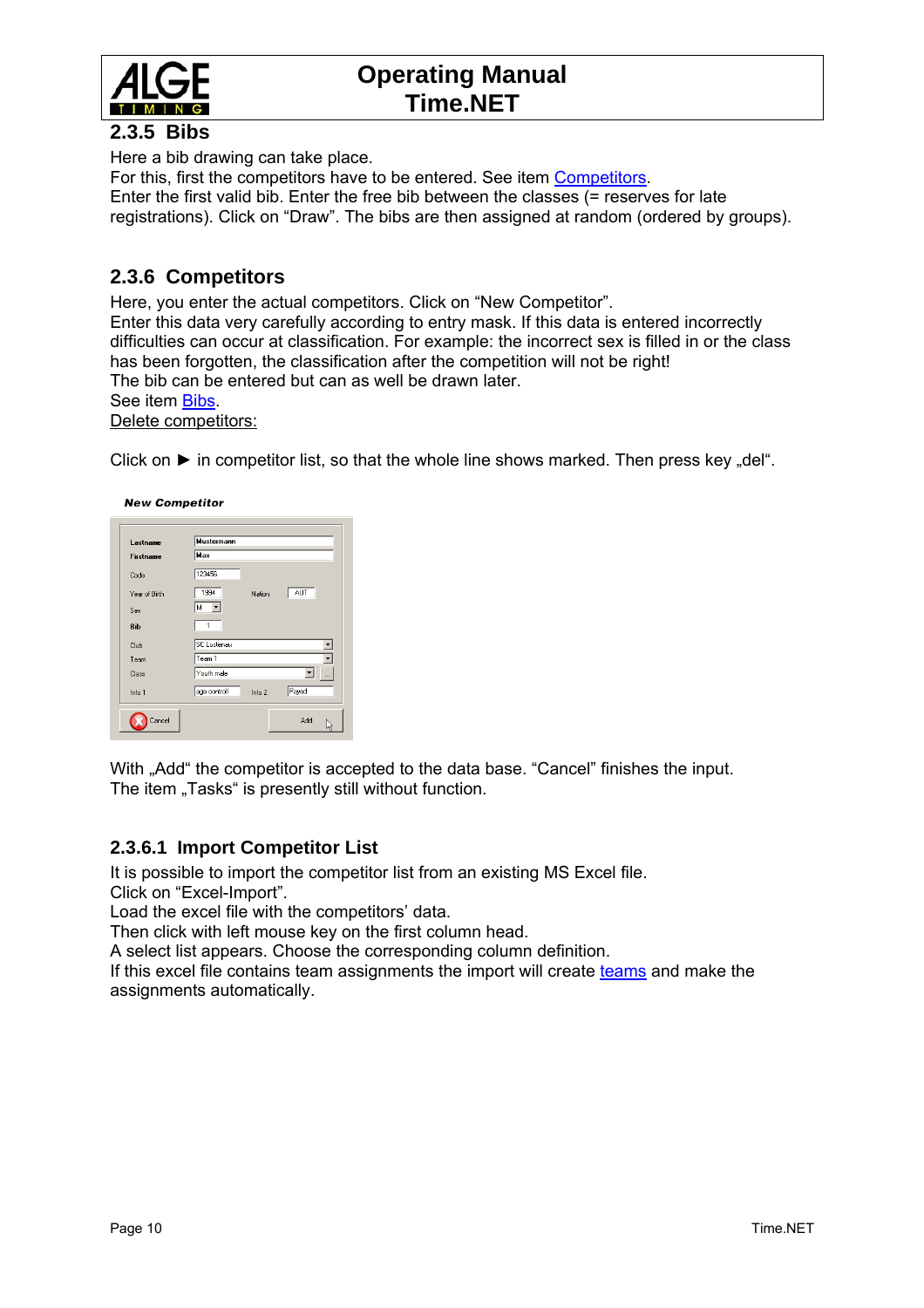|                                          |                                                                                                  |       | <b>Time.NET</b> |              | <b>Operating Manual</b> |                                               |
|------------------------------------------|--------------------------------------------------------------------------------------------------|-------|-----------------|--------------|-------------------------|-----------------------------------------------|
| File Competition<br>Lists Program Extras | Help                                                                                             |       |                 |              |                         |                                               |
| Navigation   Help                        |                                                                                                  |       |                 |              |                         |                                               |
| Preparation                              | <b>Excel-Import</b>                                                                              |       |                 |              |                         |                                               |
|                                          |                                                                                                  |       |                 |              |                         |                                               |
| Classifications<br>Excel-File            |                                                                                                  |       |                 |              |                         |                                               |
| <b>G</b> Classes                         | C:\Documents and Settings\Std\My Documents\Startliste.xls                                        |       |                 |              |                         |                                               |
| <b>D</b> Teams                           |                                                                                                  |       |                 |              |                         |                                               |
|                                          |                                                                                                  |       |                 |              |                         |                                               |
| Clubs                                    |                                                                                                  |       |                 |              |                         |                                               |
| <b>JA</b> Bibs                           | Left-click on each column and assign the correpsonding value to it (do not click on the headers) |       |                 |              |                         |                                               |
| <b>All Competitors</b>                   |                                                                                                  |       |                 |              |                         |                                               |
|                                          | Unassigned                                                                                       |       | Kathrin         | W            | AUT                     | $\blacktriangle$                              |
| <b>Timing</b>                            | Code                                                                                             |       | Marlies         | w            | AUT                     |                                               |
|                                          | Lastname                                                                                         |       | Therese         | w            | SWE                     |                                               |
| Starting-Times                           | Firstname                                                                                        |       | Tanja           | W            | <b>FIN</b>              |                                               |
| <b>S</b> Timing                          | Club                                                                                             |       | Nicole          | w            | AUT                     |                                               |
| Offline-Timing                           | Team                                                                                             |       | Ania            | W            | SWE                     |                                               |
|                                          | Year of Birth                                                                                    |       | Michaela        | W            | AUT                     |                                               |
| Paperwork                                | Nation                                                                                           |       | Resi            | W            | <b>USA</b>              |                                               |
|                                          | <b>Sex</b>                                                                                       |       | Lindsey C       | W            | <b>USA</b>              |                                               |
| <b>C</b> Startlists                      | Bib<br>Class                                                                                     |       | Anna<br>Chiara  | W<br>W       | SWE<br><b>ITA</b>       |                                               |
| Resultlists                              | Info 1                                                                                           |       | Ana             | W            | CRO                     |                                               |
|                                          | Info 2                                                                                           |       | Sarka           | W            | CZE                     |                                               |
|                                          |                                                                                                  |       | Annemarie       | W            | GER                     |                                               |
|                                          | Lastname Firstname                                                                               | DERER | Monika          | W            | GER                     |                                               |
|                                          | Firstname Lastname                                                                               |       | Julia           | W            | <b>USA</b>              |                                               |
|                                          | Start-Time                                                                                       |       | Andrea          | w            | AUT                     |                                               |
|                                          | 18 PIETILAE-HULMNER                                                                              |       | Maria           | W            | SWE                     |                                               |
| $\overline{\mathbf{1}}$                  | 19 DE LEYMARIE                                                                                   |       | Florine         | w            | <b>FRA</b>              | $\blacktriangledown$<br>$\blacktriangleright$ |
| <i>A</i> IGF                             |                                                                                                  |       |                 |              |                         |                                               |
|                                          |                                                                                                  |       |                 |              |                         |                                               |
| $\bullet$<br><b>ELECTRONIC DEVICES</b>   | Clear all assignments                                                                            |       |                 | Start Import |                         |                                               |

Note for the excel table the following:

- 1. Do not use titles
- 2. Use W or M for sex

Then click "Start Import". The competitors are imported.

Should you import an updated start list, you have to delete the existing competitors first, as "old" data is not overwritten. The new data is only added.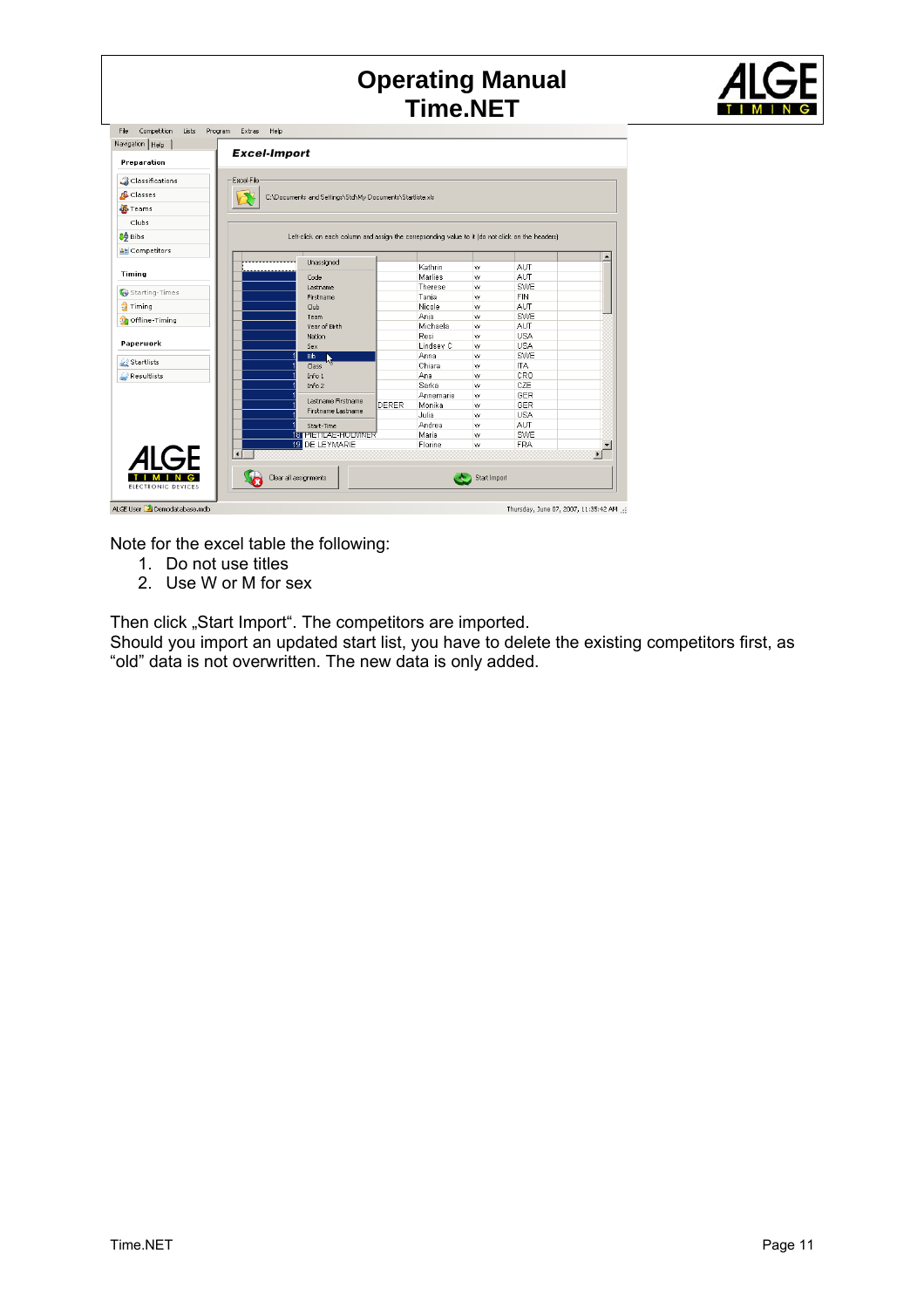<span id="page-11-0"></span>

## **3 Timing**

### *3.1 Start Times*

This item can only be use with setting "Multisport".

In case the sport has fixed start times, set them here at will.

- 1. Manually
	- You can enter for each bib its own start time
- 2. Area

You can enter for areas of bibs a start time, e.g. group start.

3. Classes

You can enter for each class a first start time. The following class members will then start within the entered intervals.

Under "Display Start List" you can control the inputs once again.

# *3.2 Timing*

#### **3.2.1 Timing in mode "Runs"**

First, you choose the current run. Maximum amount of runs depends on the classes. If you want to make two runs, you need at last minimum one class with two runs. In order to receive data from the time measuring device, the interface has to be opened. For this you click under "Timing" on "closed". Has the interface been opened, a  $\checkmark$  shows. The competition can now start.

#### Hint:

If you leave the menu "Timing" the interface to the timing device will be closed automatically. If you do not want this, you only have to press the <CTRL> button on menu change.



All competitors on course are displayed under "Other Competitors".

Under "Current Competitor" the last competitor who reached the finish is listed.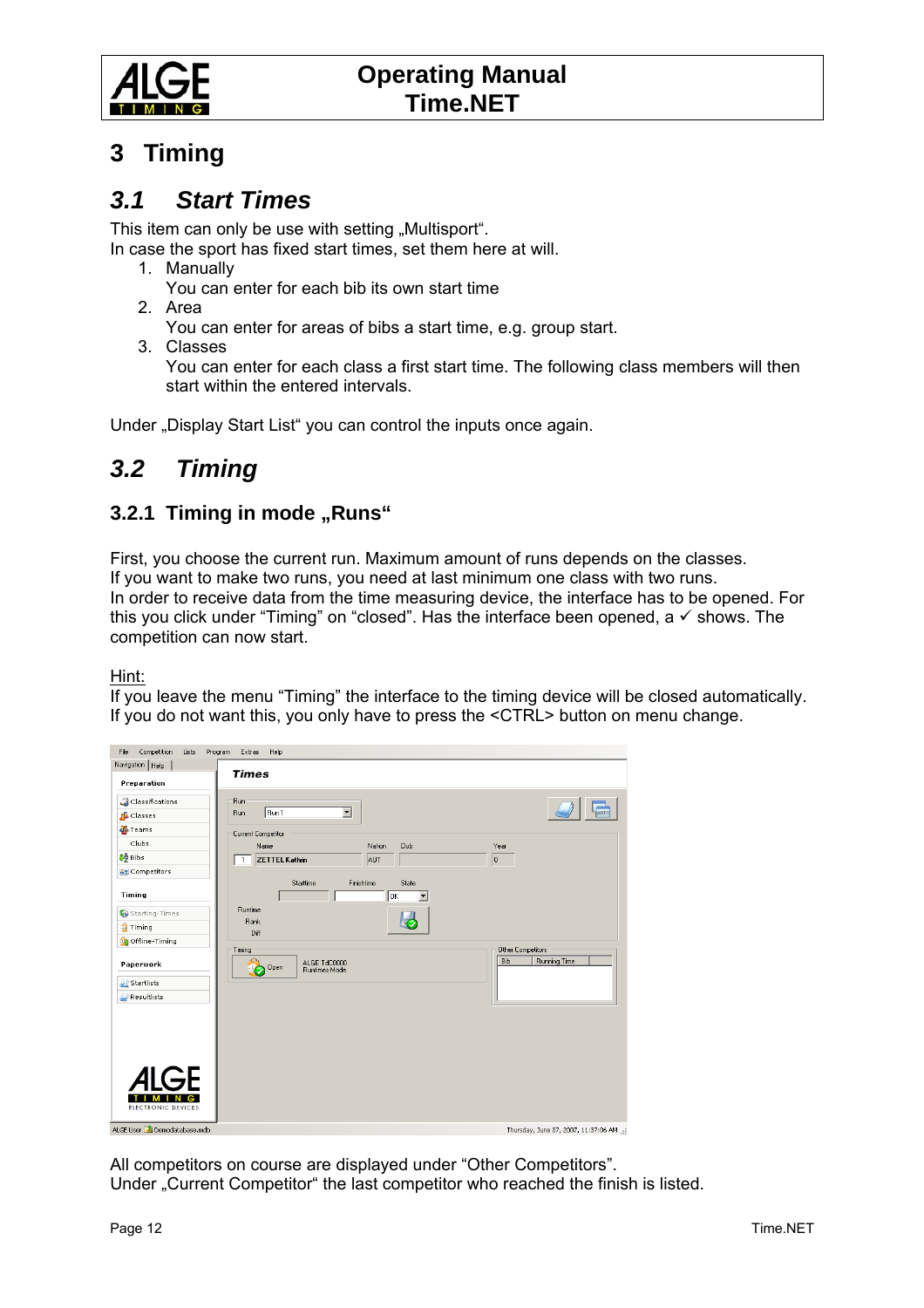

<span id="page-12-0"></span>Here, the status or the finish time can still be changed, if required. For confirming the change you have to click on "Save". If you would like to change another bib, you can enter the bib manually.

In order to get an overview on the current situation click on "Auto". An overview window is opened.

#### **3.2.2 Timing in mode "Multisport"**

In the overview all competitors are listed with bibs, names, classes, times and state. Under item "New Times" you first choose the required section, then you open the communication. With "Collect Times" the times are transferred from the time measuring device to the PC:

Only when you click "Save Changes" the data is accepted and shows in item "Overview".

# 3.3 Offline Timing (Only in mode "Runs")

With offline timing the times can be collected from the time measuring device later. The function "retrieve classement-times" only works with Timy and TDC 8000/8001. With other devices classements have to be sent manually.

# *3.4 Program Specific Features*

#### **3.4.1 Timy Backup**

At the program "Timy Backup" there is a continuous number instead of the start number. You have the possibility to enter the start numbers explicit manually. You can mark this in the Timy with a "\*". This can be set up in Menu/Backup/STN \*. In this case Excel Writer will use the start number. Otherwise there will be always the start number 0.

#### **3.4.2 Other Hints**

The command "request times" works only with the Devices TDC 8000/8001 and Timy. On the other devices the transmitting of the times must be started manually. You can do this by sending or printing times. For e.g. TDC 4000: print out of a classement.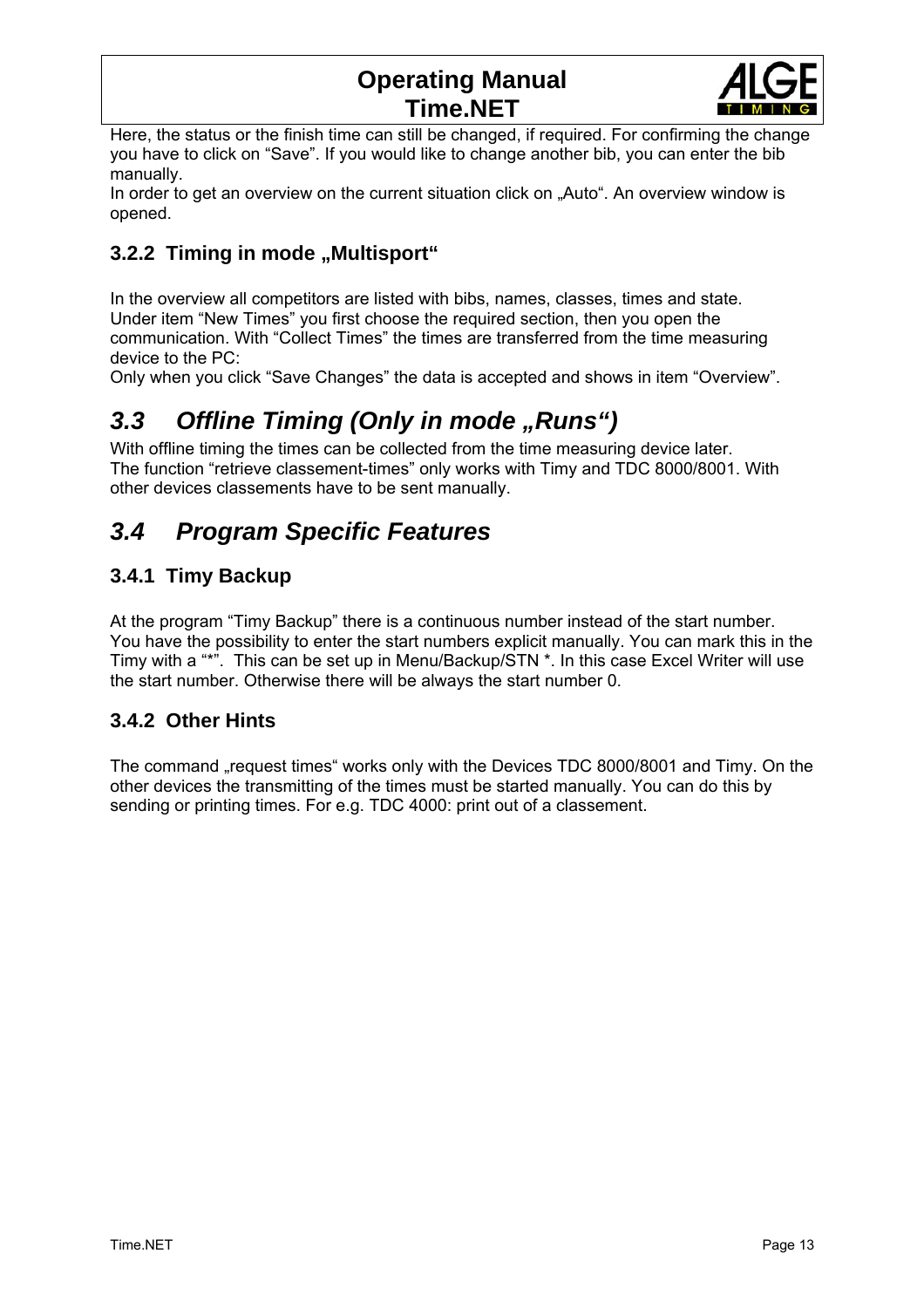<span id="page-13-0"></span>

### **4 Lists**

Here, start and result lists can be created. The lists are created according to the [Competition](#page-5-0)  [Settings.](#page-5-0)

Under "Show" a temporary PDF file is created to display changes as fast as possible. With the button "PDF" however, you need to enter a file name and where this PDF document is to be saved.

The list can also be exported into an Excel file with button "Excel".

### *4.1 Start Lists*

In the start list the title can be changed in "Manual List Text". According to entered [Classification](#page-7-0) the start list can be grouped.

# *4.2 Result Lists*

In the result list the title can be changed in "Manual List Text". First you choose the required run for the list that is to be created. Then you choose the desired [Classification.](#page-7-0) Options:

- Suppress NAS Competitor: The competitors who have not (yet) started, will not show on the list.
- Save ranking in data base: The rank is saved in the data base and is not calculated anew.
- New page per group: For every group a new page is created. Serves purposes of clarity.
- Print additional rank (only Multisport):

# **5 Devices and Settings**

For the different devices varying settings are necessary.

| Device:         | Interface:    | Program:      | Cable: | Notes and Hints:                          |
|-----------------|---------------|---------------|--------|-------------------------------------------|
| Timy            | <b>USB</b>    | <b>Backup</b> | USB-AB | Currently no test mode possible           |
|                 |               | Stopwatch     |        |                                           |
| Timy            | COM/9600 Baud | <b>Backup</b> | 205-02 | For Multisport                            |
|                 |               | Stopwatch     |        | For Runs                                  |
| <b>TDC 8000</b> | COM/9600 Baud | Split         | 067-02 |                                           |
| TDC 8000+       |               |               | 904-02 |                                           |
| <b>TDC 8001</b> |               |               |        |                                           |
| <b>TDC 4000</b> | COM/2400 Baud | Split         | 068-02 | Offline Timing: Can only be effected      |
|                 |               |               |        | manually by pressing button F             |
| S <sub>3</sub>  | COM/4800 Baud |               | 067-02 | The S3 uses 7 data bit                    |
|                 |               |               | 904-02 |                                           |
| S <sub>4</sub>  | COM/4800 Baud |               | 067-02 | There are 2 modes: , Split or Sequential' |
|                 |               |               | 904-02 | and ,18 Channel Timer'                    |
| Comet           | COM/2400 Baud |               | 067-02 |                                           |
|                 |               |               | 904-02 |                                           |

Note: The stated baud rates are standard values. These, however, can be changed at different devices. Should communication not be possible, make sure that you set the correct baud rate.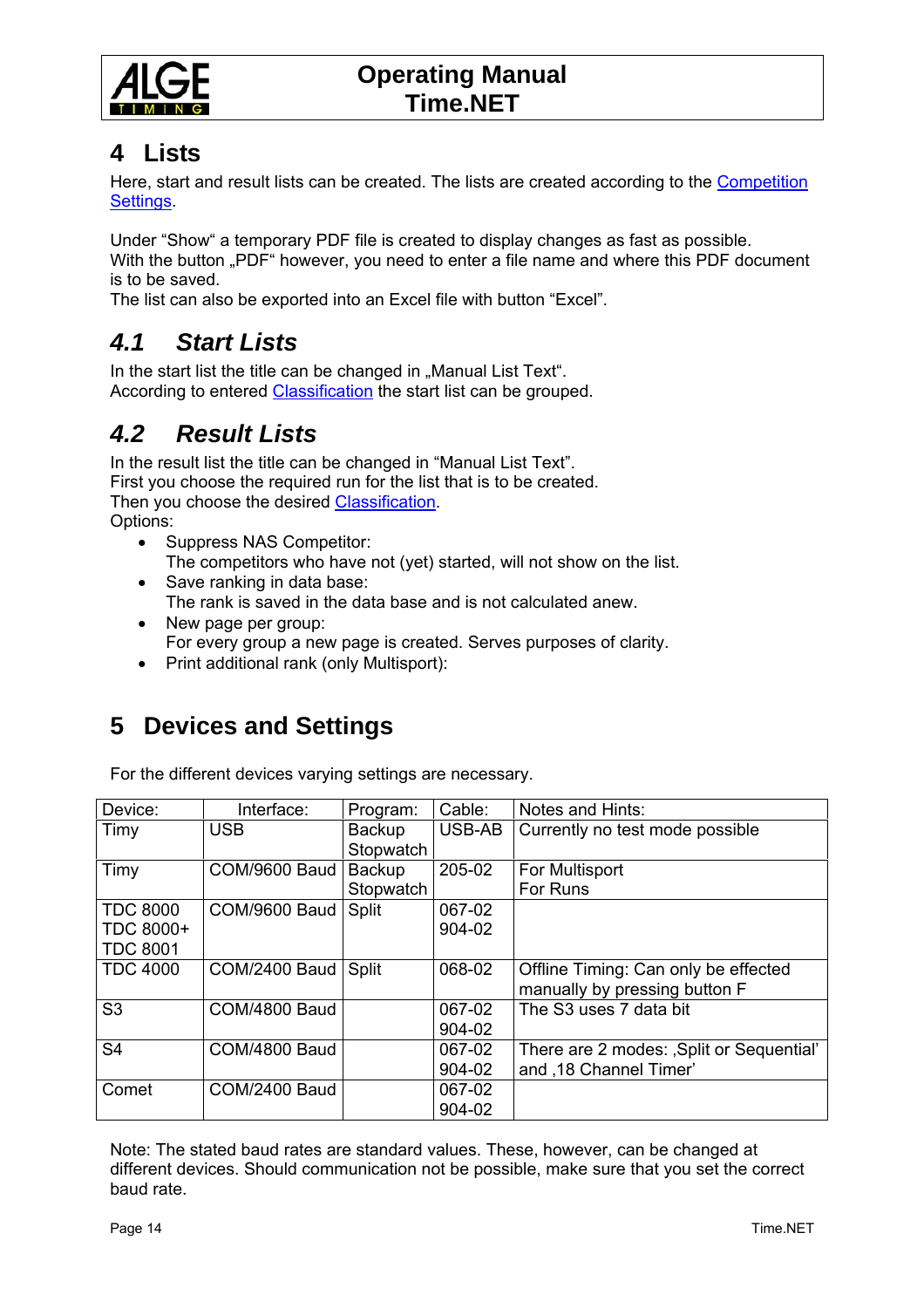

## <span id="page-14-0"></span>**6 Annex**

### *6.1 Limitations:*

This program version does not support the administration of interim times. For this program version presently no speaker module exist. Presently, there is no support for sports with point classification. A help system is not yet available. The position of each column cannot be changed.

# *6.2 Hints and tricks for advanced users:*

We will place there a collection of solutions for various problem definitions.

#### **6.2.1 Tipp 1: Special evaluation with user defined groups**

#### *Problem*

Additional to the "normal" Class evaluation we will need superior category for a special evaluation.

Example:

We have a class evaluation as "general class". After that we have to sub classify to the association.

#### *Solution*

a) enter the association

You can enter to each competitor an additional data in the field Info1 und Info2. So you enter in the field Info1 the name of the association. Now you go to competition - settings - list design: There you can change the headline for the lists. Instead of "Info 1" enter "Association".

b) Create a new classification

Time.NET has a view standard classifications without any subdivision… Now we need a new classification which groups first to classes, then to associations: Example:

 New classification Name: Association evaluation First Group: Info 1 Second: Class Filter: stays empty Team: stays empty

Now you can choose on every start- and result list the new classification. And also print of course.

#### c) print each association separate

Either you print each association on an own page (Result list – new page each category) or you make for each association an own classification: For this you need to enter the name of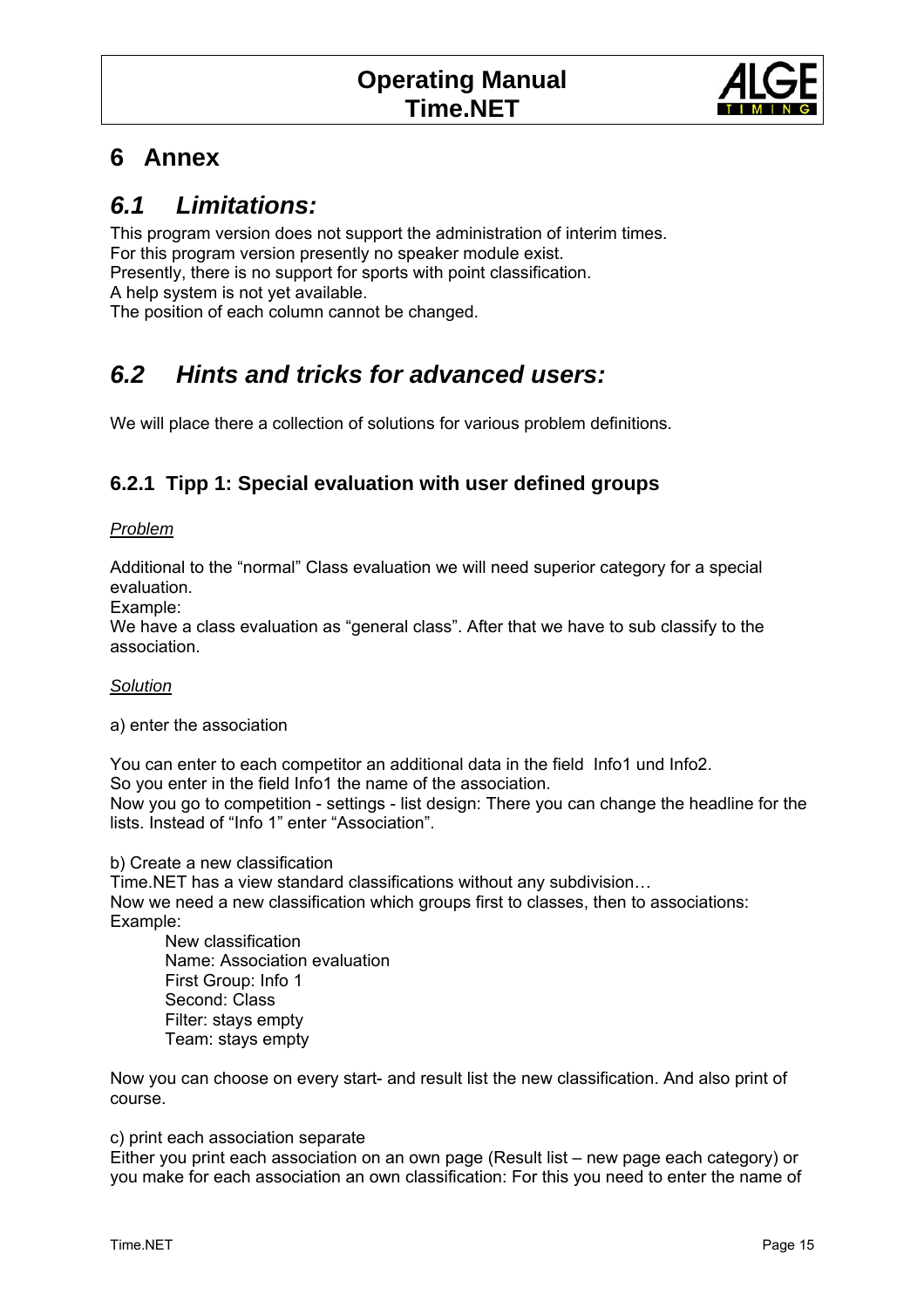<span id="page-15-0"></span>

the association: On the field Filter you set info1='Salzburg'. So you have a classification for the association Salzburg.

### *6.3 Translation*

Please contact Alge-Timing in case you would like to have the program translated into you language.

# *6.4 Problem Report*

Should a mistake occur with this program, please write an email to *office@alge-timing.com*. When writing an email to us, please include the following:

- Detailed description of the mistake, if possible with monitor picture.
- Please also send the file settings.xml and the competition data base. If possible as packed ZIP file.
- Used program version. Please make sure to use the latest program version You can find it in Help/about
- Used device.
- Cable number of used device.